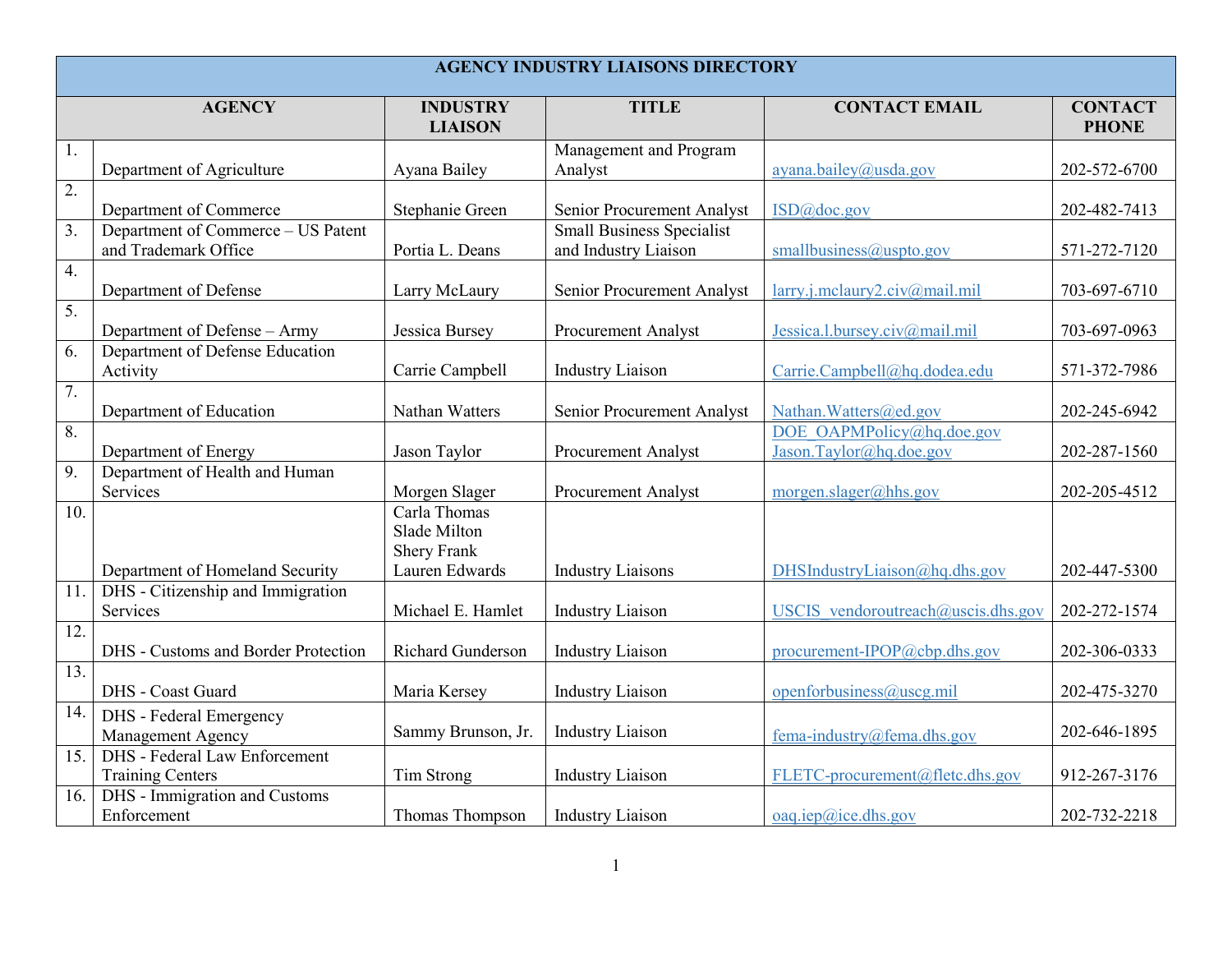| & Industry Liaison<br>Robert Boone<br>571-227-1067<br>Administration<br>TSAIL@tsa.dhs.gov<br>DHS - Office of Procurement<br>202-447-5875<br>18.<br>opoindustryliaison@hq.dhs.gov<br>Operations<br>LeDina Nelson<br><b>Industry Liaison</b><br>DHS - Office of Selective Acquisitions<br><b>Industry Liaison</b><br>OSA.Vendors@hq.dhs.gov<br>Benjamin Monastero<br>19.<br>202-447-5402<br>$\overline{20}$ .<br>Nicole Jackson<br>Department of Housing and Urban<br>Nicole.H.Jackson@hud.gov<br>202-402-3868<br><b>Procurement Analyst</b><br>Kino.Keo@hud.gov<br>Development<br>Kino Keo<br>Procurement Analyst<br>202-402-5542<br>$\overline{21}$ .<br>Senior Procurement<br>Department of Interior<br>Megan Olsen<br>Executive<br>202-513-0692<br>megan olsen@ios.doi.gov<br>22.<br>Director, Office of<br><b>Acquisition Management</b><br>DOJIndustryLiaison@usdoj.gov<br>Department of Justice<br>Tara Jamison<br>202-616-3754<br>23.<br><b>Deputy Chief Procurement</b><br>Officer<br>Department of Labor<br>Sonya Carrion<br>Carrion.sonya@dol.gov<br>202-693-7262<br>$\overline{24}$ .<br>Senior Director, OSPE<br><b>Strategy and Administration</b><br>Department of Labor<br>Chandler Ryan<br>Office<br>Chandler.Ryan.P@dol.gov<br>202-693-7283<br><b>Division Director for Policy</b><br>JamesSD@state.gov<br>25.<br><b>Sharon James</b><br>703-875-7313<br>PassaroJA@state.gov<br>Department of State<br>Jason Passaro<br><b>Category Management Lead</b><br>703-875-5114<br>Manager, Procurement<br>$\overline{26}$<br>Assistance Division, Office<br>of Small and Disadvantaged<br>Leonardo San<br><b>Business Utilization</b><br>Department of Transportation<br>industryliaison@dot.gov<br>Roman<br>202-366-1930<br>27.<br>Deputy Director, Office of<br><b>Senior Procurement</b><br>Executive<br>Patrick.ingram@dot.gov<br>Department of Transportation<br>Patrick Ingram<br>202-366-4271<br>$\overline{28}$ .<br>Associate Director,<br>Acquisition Policy,<br>Oversight & Business<br>Strategies, Office of Senior | $\overline{17}$ . | <b>DHS</b> -Transportation Security | Director of Small Business |  |
|------------------------------------------------------------------------------------------------------------------------------------------------------------------------------------------------------------------------------------------------------------------------------------------------------------------------------------------------------------------------------------------------------------------------------------------------------------------------------------------------------------------------------------------------------------------------------------------------------------------------------------------------------------------------------------------------------------------------------------------------------------------------------------------------------------------------------------------------------------------------------------------------------------------------------------------------------------------------------------------------------------------------------------------------------------------------------------------------------------------------------------------------------------------------------------------------------------------------------------------------------------------------------------------------------------------------------------------------------------------------------------------------------------------------------------------------------------------------------------------------------------------------------------------------------------------------------------------------------------------------------------------------------------------------------------------------------------------------------------------------------------------------------------------------------------------------------------------------------------------------------------------------------------------------------------------------------------------------------------------------------------------------------------------|-------------------|-------------------------------------|----------------------------|--|
|                                                                                                                                                                                                                                                                                                                                                                                                                                                                                                                                                                                                                                                                                                                                                                                                                                                                                                                                                                                                                                                                                                                                                                                                                                                                                                                                                                                                                                                                                                                                                                                                                                                                                                                                                                                                                                                                                                                                                                                                                                          |                   |                                     |                            |  |
|                                                                                                                                                                                                                                                                                                                                                                                                                                                                                                                                                                                                                                                                                                                                                                                                                                                                                                                                                                                                                                                                                                                                                                                                                                                                                                                                                                                                                                                                                                                                                                                                                                                                                                                                                                                                                                                                                                                                                                                                                                          |                   |                                     |                            |  |
|                                                                                                                                                                                                                                                                                                                                                                                                                                                                                                                                                                                                                                                                                                                                                                                                                                                                                                                                                                                                                                                                                                                                                                                                                                                                                                                                                                                                                                                                                                                                                                                                                                                                                                                                                                                                                                                                                                                                                                                                                                          |                   |                                     |                            |  |
|                                                                                                                                                                                                                                                                                                                                                                                                                                                                                                                                                                                                                                                                                                                                                                                                                                                                                                                                                                                                                                                                                                                                                                                                                                                                                                                                                                                                                                                                                                                                                                                                                                                                                                                                                                                                                                                                                                                                                                                                                                          |                   |                                     |                            |  |
|                                                                                                                                                                                                                                                                                                                                                                                                                                                                                                                                                                                                                                                                                                                                                                                                                                                                                                                                                                                                                                                                                                                                                                                                                                                                                                                                                                                                                                                                                                                                                                                                                                                                                                                                                                                                                                                                                                                                                                                                                                          |                   |                                     |                            |  |
|                                                                                                                                                                                                                                                                                                                                                                                                                                                                                                                                                                                                                                                                                                                                                                                                                                                                                                                                                                                                                                                                                                                                                                                                                                                                                                                                                                                                                                                                                                                                                                                                                                                                                                                                                                                                                                                                                                                                                                                                                                          |                   |                                     |                            |  |
|                                                                                                                                                                                                                                                                                                                                                                                                                                                                                                                                                                                                                                                                                                                                                                                                                                                                                                                                                                                                                                                                                                                                                                                                                                                                                                                                                                                                                                                                                                                                                                                                                                                                                                                                                                                                                                                                                                                                                                                                                                          |                   |                                     |                            |  |
|                                                                                                                                                                                                                                                                                                                                                                                                                                                                                                                                                                                                                                                                                                                                                                                                                                                                                                                                                                                                                                                                                                                                                                                                                                                                                                                                                                                                                                                                                                                                                                                                                                                                                                                                                                                                                                                                                                                                                                                                                                          |                   |                                     |                            |  |
|                                                                                                                                                                                                                                                                                                                                                                                                                                                                                                                                                                                                                                                                                                                                                                                                                                                                                                                                                                                                                                                                                                                                                                                                                                                                                                                                                                                                                                                                                                                                                                                                                                                                                                                                                                                                                                                                                                                                                                                                                                          |                   |                                     |                            |  |
|                                                                                                                                                                                                                                                                                                                                                                                                                                                                                                                                                                                                                                                                                                                                                                                                                                                                                                                                                                                                                                                                                                                                                                                                                                                                                                                                                                                                                                                                                                                                                                                                                                                                                                                                                                                                                                                                                                                                                                                                                                          |                   |                                     |                            |  |
|                                                                                                                                                                                                                                                                                                                                                                                                                                                                                                                                                                                                                                                                                                                                                                                                                                                                                                                                                                                                                                                                                                                                                                                                                                                                                                                                                                                                                                                                                                                                                                                                                                                                                                                                                                                                                                                                                                                                                                                                                                          |                   |                                     |                            |  |
|                                                                                                                                                                                                                                                                                                                                                                                                                                                                                                                                                                                                                                                                                                                                                                                                                                                                                                                                                                                                                                                                                                                                                                                                                                                                                                                                                                                                                                                                                                                                                                                                                                                                                                                                                                                                                                                                                                                                                                                                                                          |                   |                                     |                            |  |
|                                                                                                                                                                                                                                                                                                                                                                                                                                                                                                                                                                                                                                                                                                                                                                                                                                                                                                                                                                                                                                                                                                                                                                                                                                                                                                                                                                                                                                                                                                                                                                                                                                                                                                                                                                                                                                                                                                                                                                                                                                          |                   |                                     |                            |  |
|                                                                                                                                                                                                                                                                                                                                                                                                                                                                                                                                                                                                                                                                                                                                                                                                                                                                                                                                                                                                                                                                                                                                                                                                                                                                                                                                                                                                                                                                                                                                                                                                                                                                                                                                                                                                                                                                                                                                                                                                                                          |                   |                                     |                            |  |
|                                                                                                                                                                                                                                                                                                                                                                                                                                                                                                                                                                                                                                                                                                                                                                                                                                                                                                                                                                                                                                                                                                                                                                                                                                                                                                                                                                                                                                                                                                                                                                                                                                                                                                                                                                                                                                                                                                                                                                                                                                          |                   |                                     |                            |  |
|                                                                                                                                                                                                                                                                                                                                                                                                                                                                                                                                                                                                                                                                                                                                                                                                                                                                                                                                                                                                                                                                                                                                                                                                                                                                                                                                                                                                                                                                                                                                                                                                                                                                                                                                                                                                                                                                                                                                                                                                                                          |                   |                                     |                            |  |
|                                                                                                                                                                                                                                                                                                                                                                                                                                                                                                                                                                                                                                                                                                                                                                                                                                                                                                                                                                                                                                                                                                                                                                                                                                                                                                                                                                                                                                                                                                                                                                                                                                                                                                                                                                                                                                                                                                                                                                                                                                          |                   |                                     |                            |  |
|                                                                                                                                                                                                                                                                                                                                                                                                                                                                                                                                                                                                                                                                                                                                                                                                                                                                                                                                                                                                                                                                                                                                                                                                                                                                                                                                                                                                                                                                                                                                                                                                                                                                                                                                                                                                                                                                                                                                                                                                                                          |                   |                                     |                            |  |
|                                                                                                                                                                                                                                                                                                                                                                                                                                                                                                                                                                                                                                                                                                                                                                                                                                                                                                                                                                                                                                                                                                                                                                                                                                                                                                                                                                                                                                                                                                                                                                                                                                                                                                                                                                                                                                                                                                                                                                                                                                          |                   |                                     |                            |  |
|                                                                                                                                                                                                                                                                                                                                                                                                                                                                                                                                                                                                                                                                                                                                                                                                                                                                                                                                                                                                                                                                                                                                                                                                                                                                                                                                                                                                                                                                                                                                                                                                                                                                                                                                                                                                                                                                                                                                                                                                                                          |                   |                                     |                            |  |
|                                                                                                                                                                                                                                                                                                                                                                                                                                                                                                                                                                                                                                                                                                                                                                                                                                                                                                                                                                                                                                                                                                                                                                                                                                                                                                                                                                                                                                                                                                                                                                                                                                                                                                                                                                                                                                                                                                                                                                                                                                          |                   |                                     |                            |  |
|                                                                                                                                                                                                                                                                                                                                                                                                                                                                                                                                                                                                                                                                                                                                                                                                                                                                                                                                                                                                                                                                                                                                                                                                                                                                                                                                                                                                                                                                                                                                                                                                                                                                                                                                                                                                                                                                                                                                                                                                                                          |                   |                                     |                            |  |
|                                                                                                                                                                                                                                                                                                                                                                                                                                                                                                                                                                                                                                                                                                                                                                                                                                                                                                                                                                                                                                                                                                                                                                                                                                                                                                                                                                                                                                                                                                                                                                                                                                                                                                                                                                                                                                                                                                                                                                                                                                          |                   |                                     |                            |  |
|                                                                                                                                                                                                                                                                                                                                                                                                                                                                                                                                                                                                                                                                                                                                                                                                                                                                                                                                                                                                                                                                                                                                                                                                                                                                                                                                                                                                                                                                                                                                                                                                                                                                                                                                                                                                                                                                                                                                                                                                                                          |                   |                                     |                            |  |
|                                                                                                                                                                                                                                                                                                                                                                                                                                                                                                                                                                                                                                                                                                                                                                                                                                                                                                                                                                                                                                                                                                                                                                                                                                                                                                                                                                                                                                                                                                                                                                                                                                                                                                                                                                                                                                                                                                                                                                                                                                          |                   |                                     |                            |  |
|                                                                                                                                                                                                                                                                                                                                                                                                                                                                                                                                                                                                                                                                                                                                                                                                                                                                                                                                                                                                                                                                                                                                                                                                                                                                                                                                                                                                                                                                                                                                                                                                                                                                                                                                                                                                                                                                                                                                                                                                                                          |                   |                                     |                            |  |
|                                                                                                                                                                                                                                                                                                                                                                                                                                                                                                                                                                                                                                                                                                                                                                                                                                                                                                                                                                                                                                                                                                                                                                                                                                                                                                                                                                                                                                                                                                                                                                                                                                                                                                                                                                                                                                                                                                                                                                                                                                          |                   |                                     |                            |  |
|                                                                                                                                                                                                                                                                                                                                                                                                                                                                                                                                                                                                                                                                                                                                                                                                                                                                                                                                                                                                                                                                                                                                                                                                                                                                                                                                                                                                                                                                                                                                                                                                                                                                                                                                                                                                                                                                                                                                                                                                                                          |                   |                                     |                            |  |
|                                                                                                                                                                                                                                                                                                                                                                                                                                                                                                                                                                                                                                                                                                                                                                                                                                                                                                                                                                                                                                                                                                                                                                                                                                                                                                                                                                                                                                                                                                                                                                                                                                                                                                                                                                                                                                                                                                                                                                                                                                          |                   |                                     |                            |  |
| Jennifer Johnson<br>Procurement Executive<br>Jennifer.Johnson@dot.gov<br>202-366-5221                                                                                                                                                                                                                                                                                                                                                                                                                                                                                                                                                                                                                                                                                                                                                                                                                                                                                                                                                                                                                                                                                                                                                                                                                                                                                                                                                                                                                                                                                                                                                                                                                                                                                                                                                                                                                                                                                                                                                    |                   |                                     |                            |  |
| Department of Transportation<br>29.<br>Department of Treasury<br>202-441-5171                                                                                                                                                                                                                                                                                                                                                                                                                                                                                                                                                                                                                                                                                                                                                                                                                                                                                                                                                                                                                                                                                                                                                                                                                                                                                                                                                                                                                                                                                                                                                                                                                                                                                                                                                                                                                                                                                                                                                            |                   |                                     |                            |  |
| Steven Kvalevog<br>Steven.Kvalevog@treasury.gov<br><b>Procurement Analyst</b><br>Department of Treasury - Internal<br>30.                                                                                                                                                                                                                                                                                                                                                                                                                                                                                                                                                                                                                                                                                                                                                                                                                                                                                                                                                                                                                                                                                                                                                                                                                                                                                                                                                                                                                                                                                                                                                                                                                                                                                                                                                                                                                                                                                                                |                   |                                     |                            |  |
| Revenue Service<br>Ali Pourghassemi<br>ali.c.pourghassemi@irs.gov<br>202-317-3473                                                                                                                                                                                                                                                                                                                                                                                                                                                                                                                                                                                                                                                                                                                                                                                                                                                                                                                                                                                                                                                                                                                                                                                                                                                                                                                                                                                                                                                                                                                                                                                                                                                                                                                                                                                                                                                                                                                                                        |                   |                                     |                            |  |
| <b>Industry Liaison</b><br>31.<br>Christina Hill<br>Procurement Analyst<br>202-461-4841                                                                                                                                                                                                                                                                                                                                                                                                                                                                                                                                                                                                                                                                                                                                                                                                                                                                                                                                                                                                                                                                                                                                                                                                                                                                                                                                                                                                                                                                                                                                                                                                                                                                                                                                                                                                                                                                                                                                                  |                   |                                     |                            |  |
| <b>Procurement Analyst</b><br>Kathleen Wheat<br>vaindustryliaison@va.gov<br>202-461-7925<br>Department of Veterans Affairs                                                                                                                                                                                                                                                                                                                                                                                                                                                                                                                                                                                                                                                                                                                                                                                                                                                                                                                                                                                                                                                                                                                                                                                                                                                                                                                                                                                                                                                                                                                                                                                                                                                                                                                                                                                                                                                                                                               |                   |                                     |                            |  |
| $\overline{32}$ .<br>Agency Advocate for                                                                                                                                                                                                                                                                                                                                                                                                                                                                                                                                                                                                                                                                                                                                                                                                                                                                                                                                                                                                                                                                                                                                                                                                                                                                                                                                                                                                                                                                                                                                                                                                                                                                                                                                                                                                                                                                                                                                                                                                 |                   |                                     |                            |  |
| 202-564-2556<br><b>Environmental Protection Agency</b><br>Tommie Madison<br>Competition<br>Madison.Tommie@epa.gov                                                                                                                                                                                                                                                                                                                                                                                                                                                                                                                                                                                                                                                                                                                                                                                                                                                                                                                                                                                                                                                                                                                                                                                                                                                                                                                                                                                                                                                                                                                                                                                                                                                                                                                                                                                                                                                                                                                        |                   |                                     |                            |  |